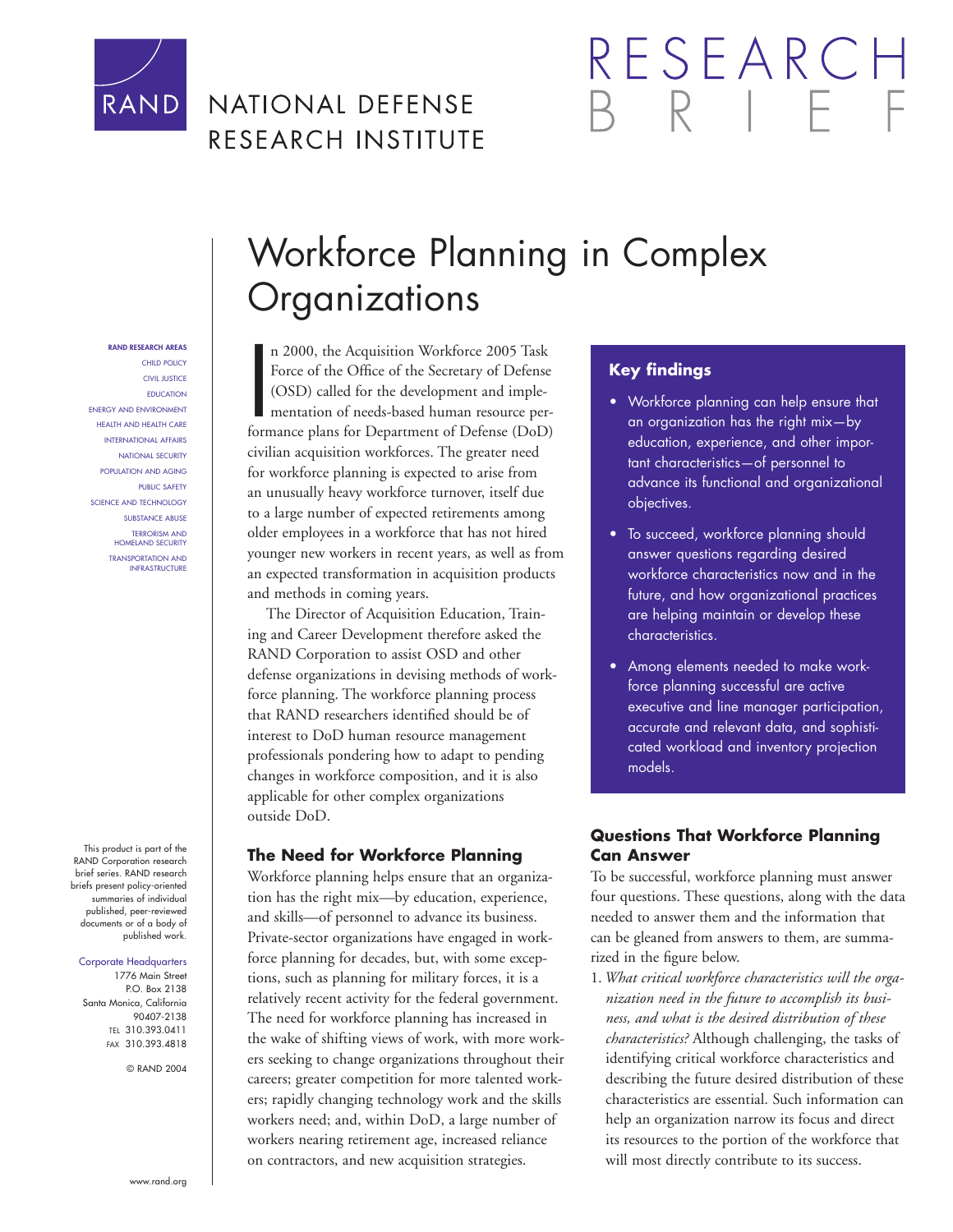#### A Blueprint for Workforce Planning



- 2. *What is the distribution—in today's workforce—of the workforce characteristics needed for the future?* The answer to this question provides the foundation on which to build the workforce of the future. Existing data can provide some insights on this question, but additional data on employee competencies, skills, and other related characteristics might still need to be gathered.
- 3. *If the organization maintains current policies and programs, what distribution of characteristics will the future workforce possess?* The distribution of workforce characteristics in the inventory of employees changes over time because of managerial actions and employee decisions. To account for these actions and decisions, workforce planners use computer models to project the current inventory into the future. Some of these relationships are simple and straightforward, while others are complex.
- 4. *What changes to human resource management policies and practices, resource decisions, and other actions will eliminate or alleviate gaps between the future desired distribution and the projected future inventory of employees?* Comparing the distribution of characteristics in the projected future inventory of employees with the future desired distribution of employee characteristics helps to identify potential gaps between projected and desired characteristics. These gaps help direct remedial policies the organization

may wish to pursue, such as targeted hiring or retention bonuses and increased training development or retraining programs to retain or develop desired employee characteristics.

#### **Making Planning Successful**

Among the elements needed to make workforce planning successful are active executive and line participation, accurate and relevant data, and sophisticated workload and inventory projection models. The focus of workforce planning is clearly at the level of business units for an organization. Workforce planning

depends particularly on the business unit executives who determine how they intend to carry out their business and on the line managers who determine the capabilities needed. Leaders at levels above the business unit also play a critical role in workforce planning by translating higher-level direction into clear guidance for line organizations, integrating workforce planning results across business units, and supporting the results of workforce planning at lower levels.

Because the data needed by different business units for workforce planning are similar, corporate leadership should take the lead in developing a common source of such data, including a human resource information system both for near-term analyses and for inventory analyses as the workforce matures. The models needed to analyze these data also may be similar throughout the organization. The level of sophistication needed may differ among business units, but models can be expensive to develop and maintain for them. Corporate leadership should evaluate the availability, costs, and benefits of comprehensive, integrated workload and inventory projection models for all categories of employees (including, for civil service managers, contractors, if contractor personnel are integrated with civil service employees). If this evaluation suggests a positive return from developing such models, then corporate leadership should invest in them and encourage business units to modify them for individual situations.

This research brief describes work done for the RAND National Research Defense Institute documented in An Operational Process for Workforce Planning, by Robert M. Emmerichs, Cheryl Y. Marcum, and Albert A. Robbert, MR-1684/1-OSD, 2004, 78 pages, \$20, ISBN: 0-8330-3452-9, and An Executive Perspective on Workforce Planning, by Robert M. Emmerichs, Cheryl Y. Marcum, and Albert A. Robbert, MR-1684/2-OSD, 2004, 60 pages, \$20, ISBN: 0-8330-3453-7, available from RAND Distribution Services (phone: 310-451-7002; toll free: 877-584-8642; or email: order@rand.org). The RAND Corporation is a nonprofit research organization providing objective analysis and effective solutions that address the challenges facing the public and private sectors around the world. RAND's publications do not necessarily reflect the opinions of its research clients and sponsors. RAND® is a registered trademark.